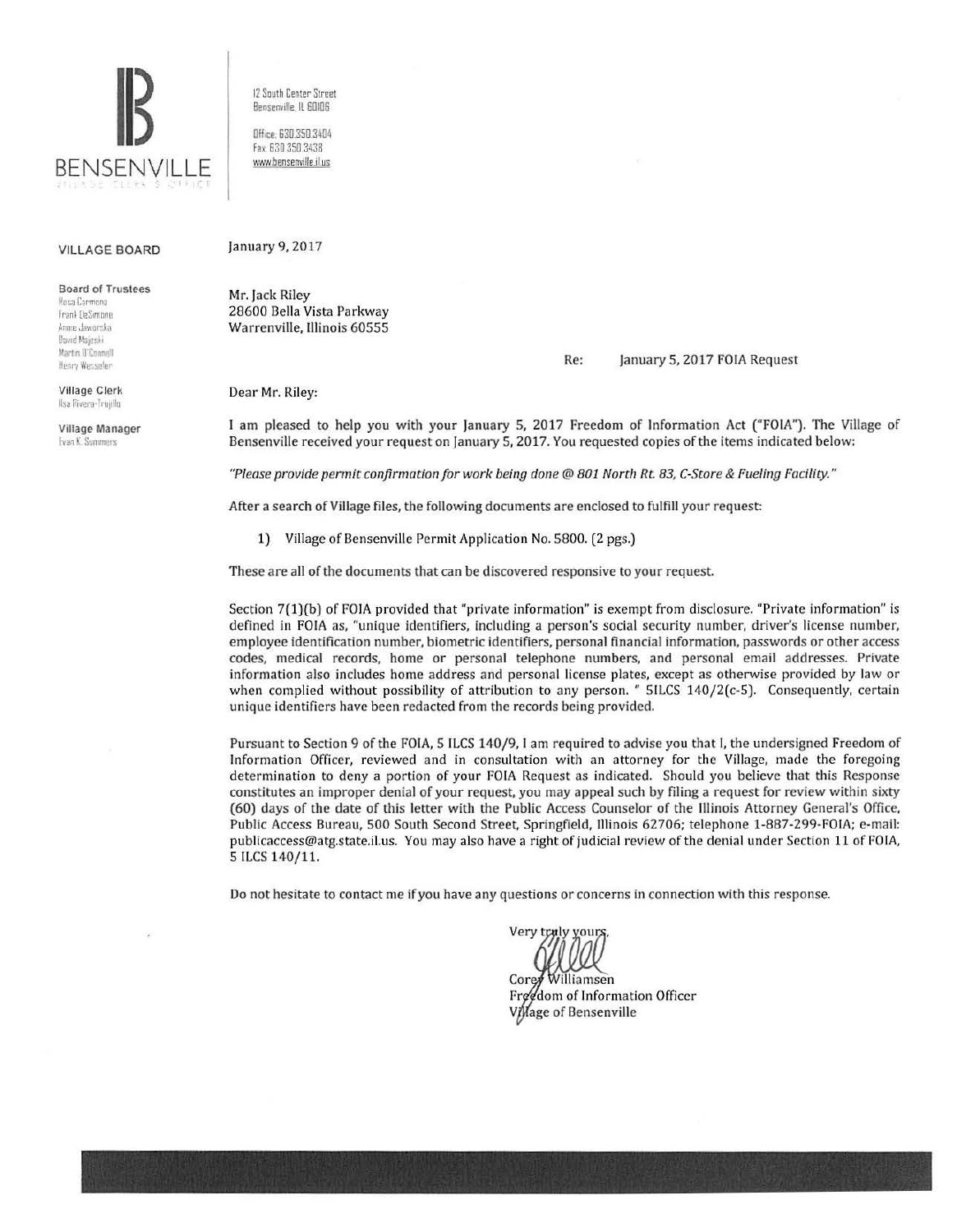## VILLAGE OF BENSENVILLE

 $\overline{a}$ 

## NON-RESIDENTIAL PERMIT APPLICATION

| PERMIT INFORMATION                                                                                                                                                                                                                                                                                                                                                                                                                                                                                                                                                                                                                                                                                                                                                                                                                                                                                        | INCOMPLETE APPLICATIONS WILL NOT BE ACCEPTED |                         |                                                       |                                                                                                                                                                                                                                              |                                           |                                                                                   |
|-----------------------------------------------------------------------------------------------------------------------------------------------------------------------------------------------------------------------------------------------------------------------------------------------------------------------------------------------------------------------------------------------------------------------------------------------------------------------------------------------------------------------------------------------------------------------------------------------------------------------------------------------------------------------------------------------------------------------------------------------------------------------------------------------------------------------------------------------------------------------------------------------------------|----------------------------------------------|-------------------------|-------------------------------------------------------|----------------------------------------------------------------------------------------------------------------------------------------------------------------------------------------------------------------------------------------------|-------------------------------------------|-----------------------------------------------------------------------------------|
| 801 N. Route 83 at Bryn Mawr<br>SITE ADDRESS                                                                                                                                                                                                                                                                                                                                                                                                                                                                                                                                                                                                                                                                                                                                                                                                                                                              |                                              | <b>UNIT NUMBER</b>      | I-2 Light Indust<br><b>ZONING DISTRICT</b>            | Stormwater Permit Required? XYes No<br><b>APPLICATION NUMBER</b>                                                                                                                                                                             |                                           | 58                                                                                |
| New Convenience Store with Gas and Diesel Islands<br><b>DESCRIPTION OF WORK 1</b>                                                                                                                                                                                                                                                                                                                                                                                                                                                                                                                                                                                                                                                                                                                                                                                                                         |                                              |                         | P.I.N. (Parcel Identification Number)<br>1.750,000,00 | BUILDING INFORMATION (PLEASE check all that apply)<br>V New Construction<br>П                                                                                                                                                                | Addition                                  | Alteration                                                                        |
| <b>DESCRIPTION OF WORK 2</b>                                                                                                                                                                                                                                                                                                                                                                                                                                                                                                                                                                                                                                                                                                                                                                                                                                                                              |                                              |                         | <b>ESTIMATED COST</b>                                 | INTENDED USE:                                                                                                                                                                                                                                |                                           |                                                                                   |
| CONTRACTOR INFORMATION                                                                                                                                                                                                                                                                                                                                                                                                                                                                                                                                                                                                                                                                                                                                                                                                                                                                                    |                                              |                         |                                                       | Assembly / Restaurant                                                                                                                                                                                                                        |                                           | Institutional / Medical                                                           |
| <b>TBD</b><br>GENERAL CONTRACTOR                                                                                                                                                                                                                                                                                                                                                                                                                                                                                                                                                                                                                                                                                                                                                                                                                                                                          | <b>Email Address</b>                         |                         | Day Time Phone                                        | Mercantile / Retail<br>$\checkmark$<br>Other                                                                                                                                                                                                 |                                           | Storage / Warehouse                                                               |
| Address                                                                                                                                                                                                                                                                                                                                                                                                                                                                                                                                                                                                                                                                                                                                                                                                                                                                                                   |                                              | City, State, & ZIP Code |                                                       | Single Tenant Building                                                                                                                                                                                                                       |                                           | Multiple Tenant Building                                                          |
| LICENSED PLUMBING CONTRACTOR                                                                                                                                                                                                                                                                                                                                                                                                                                                                                                                                                                                                                                                                                                                                                                                                                                                                              | Address<br><b>MEGEIW</b><br>E                |                         | Day Time Phone                                        | Existing Fire Alarm?                                                                                                                                                                                                                         | Yes                                       | $\sqrt{ }$ No                                                                     |
| Address                                                                                                                                                                                                                                                                                                                                                                                                                                                                                                                                                                                                                                                                                                                                                                                                                                                                                                   | $\mathsf{n}$<br>2016                         | City, State, & ZIP Code |                                                       | Existing Sprinkler System?                                                                                                                                                                                                                   |                                           | $\sqrt{N_0}$                                                                      |
| Ш<br>LICENSED ELECTRICAL CONTRACTOR                                                                                                                                                                                                                                                                                                                                                                                                                                                                                                                                                                                                                                                                                                                                                                                                                                                                       | 1<br>FEB<br><b>Ema</b> Address<br>MN         |                         | Day Time Phone                                        | Full Building Coverage?<br>Name of Business on Site_Amerifuels                                                                                                                                                                               |                                           | No [%                                                                             |
| Вy<br>Address                                                                                                                                                                                                                                                                                                                                                                                                                                                                                                                                                                                                                                                                                                                                                                                                                                                                                             |                                              | City, State, & ZIP Code |                                                       | Description of Operations Convenience Store                                                                                                                                                                                                  |                                           |                                                                                   |
| LICENSED ROOFING CONTRACTOR                                                                                                                                                                                                                                                                                                                                                                                                                                                                                                                                                                                                                                                                                                                                                                                                                                                                               | Email Address                                |                         | Day Time Phone                                        | Existing Sq.Ft.                                                                                                                                                                                                                              | New Sq.Ft. 3972                           |                                                                                   |
| Address                                                                                                                                                                                                                                                                                                                                                                                                                                                                                                                                                                                                                                                                                                                                                                                                                                                                                                   |                                              | City, State, & ZIP Code |                                                       | OFFICE USE ONLY                                                                                                                                                                                                                              |                                           |                                                                                   |
| OWNER & APPLICANT INFORMATION<br>No error or omission in either the plans or application shall relieve the applicant in having the work completed in any other manner than that which is in compliance with the approved plans and the applicable codes and<br>ordinances of the Village of Bensenville and the State of Illinois. All work shall be completed, inspected, and approved as required and no occupancy or use of the space shall be permitted until approved in writing by the<br>Department of Community and Economic Development. The Applicant shall be responsible for all fees associated with the instant permit, including but not limited to cancellation fees, plan review fees, and reinspection<br>fees. Understanding the preceding statements, I hereby agree to comply and declare that to the best of my knowledne and belief the information provided is true and accurate. |                                              |                         |                                                       | FEES:<br>ESCROW <sup>*</sup><br>APPLICATION<br>PLAN REVIEW<br>INSPECTIONS HELESSES                                                                                                                                                           | s900 .00<br>\$/000m<br>2233.00<br>1890.00 | MILESTONE DA<br>Applied on:<br>Approved on: 6<br>Issued on:<br>Expires on: $\leq$ |
| <b>Konstantinos Demakis</b><br>Applicant's Name (Print)                                                                                                                                                                                                                                                                                                                                                                                                                                                                                                                                                                                                                                                                                                                                                                                                                                                   | Applicant's Signature                        |                         | 1-29-16<br>Date                                       | WATER CONNECTION<br><b>WATER METER</b><br>SEWER CONNECTION                                                                                                                                                                                   | \$2700.00<br>\$1196.00<br>SEGWATON        | Approved by                                                                       |
| Address<br>Correspondence and escrow refunds can only be completed if the address of the applicant is kept current, which is the applicant's responsibility.                                                                                                                                                                                                                                                                                                                                                                                                                                                                                                                                                                                                                                                                                                                                              | City, State, & ZIP Code                      |                         | Day Time Phone                                        | <b>FIRE METER</b><br>Ehrg Reviews 33, 180.77                                                                                                                                                                                                 |                                           |                                                                                   |
| I hereby authorize the above listed applicant to complete the provisions of the applicable code and ordingness for this commi-                                                                                                                                                                                                                                                                                                                                                                                                                                                                                                                                                                                                                                                                                                                                                                            |                                              | Actionale Email Address |                                                       | TOTAL PERMIT FEE                                                                                                                                                                                                                             | \$43,099.77                               |                                                                                   |
| Konstantinos B. Demakis<br>Property Owner's Name (Print)                                                                                                                                                                                                                                                                                                                                                                                                                                                                                                                                                                                                                                                                                                                                                                                                                                                  | Properly Owner's Signature                   |                         | $1 - 29 - 16$<br>Date                                 | *All failed inspections will be charged against the escrow at the standard in<br>approvals and occupancy have been issued, the remaining escrow will be r<br>first class mail. In the event the cost of failed inspections exceeds the escri |                                           |                                                                                   |
| Address                                                                                                                                                                                                                                                                                                                                                                                                                                                                                                                                                                                                                                                                                                                                                                                                                                                                                                   | City, State, & ZIP Code                      |                         | Day Time Phone                                        | inspections will be completed until an additional escrow has been received.                                                                                                                                                                  |                                           |                                                                                   |

| Stormwater Permit Required? X Yes No<br><b>APPLICATION NUMBER</b> |                               |                             | 5800                 |
|-------------------------------------------------------------------|-------------------------------|-----------------------------|----------------------|
| BUILDING INFORMATION (PLEASE check all that apply)                |                               |                             |                      |
| $\vert \langle \vert$<br>New Construction                         | Addition                      | Alteration                  | Accessory            |
| INTENDED USE:                                                     |                               |                             |                      |
|                                                                   |                               |                             |                      |
| Assembly / Restaurant                                             |                               | Institutional / Medical     | Factory / Industrial |
| Mercantile / Retail<br>$\checkmark$                               |                               | Storage / Warehouse         | Business / Office    |
| Other                                                             |                               |                             |                      |
|                                                                   |                               |                             |                      |
| Single Tenant Building                                            |                               | Multiple Tenant Building    | # of Tenants         |
| Existing Fire Alarm?                                              | Yes                           | No<br>VI                    |                      |
| Existing Sprinkler System?                                        | Yes                           | $\vert\!\vert\!\vert$<br>No |                      |
|                                                                   |                               |                             |                      |
| Full Building Coverage?                                           | Yes                           | No                          | [% of coverage       |
|                                                                   |                               |                             |                      |
| Name of Business on Site <b>Amerifuels</b>                        |                               |                             |                      |
|                                                                   |                               |                             |                      |
| Description of Operations Convenience Store Gas Sta               |                               |                             |                      |
| Existing Sq.Ft.                                                   | New Sq.Ft_3972                |                             | Total Sq.Ft. 3972    |
| OFFICE USE ONLY                                                   |                               |                             |                      |
| FEES:                                                             |                               | <b>MILESTONE DATES:</b>     |                      |
| <b>ESCROW</b> *                                                   | $s\,900$ 00                   | Applied on:                 | -/-/6                |
| <b>APPLICATION</b>                                                | \$1000.00                     | Approved on: 6              |                      |
| PLAN REVIEW                                                       | \$2233.00                     | Issued on:                  |                      |
| INSPECTIONS                                                       | \$1890.00                     | Expires on:                 |                      |
| WATER CONNECTION                                                  | \$2700.00                     |                             |                      |
|                                                                   | \$1196.00                     |                             |                      |
|                                                                   | SEGWATOM                      | Approved by                 |                      |
| <b>WATER METER</b><br>SEWER CONNECTION<br><b>FIRE METER</b>       |                               |                             |                      |
| OTHER<br>Returnes                                                 | 00<br>33,180.77<br>sH3,099.77 |                             |                      |